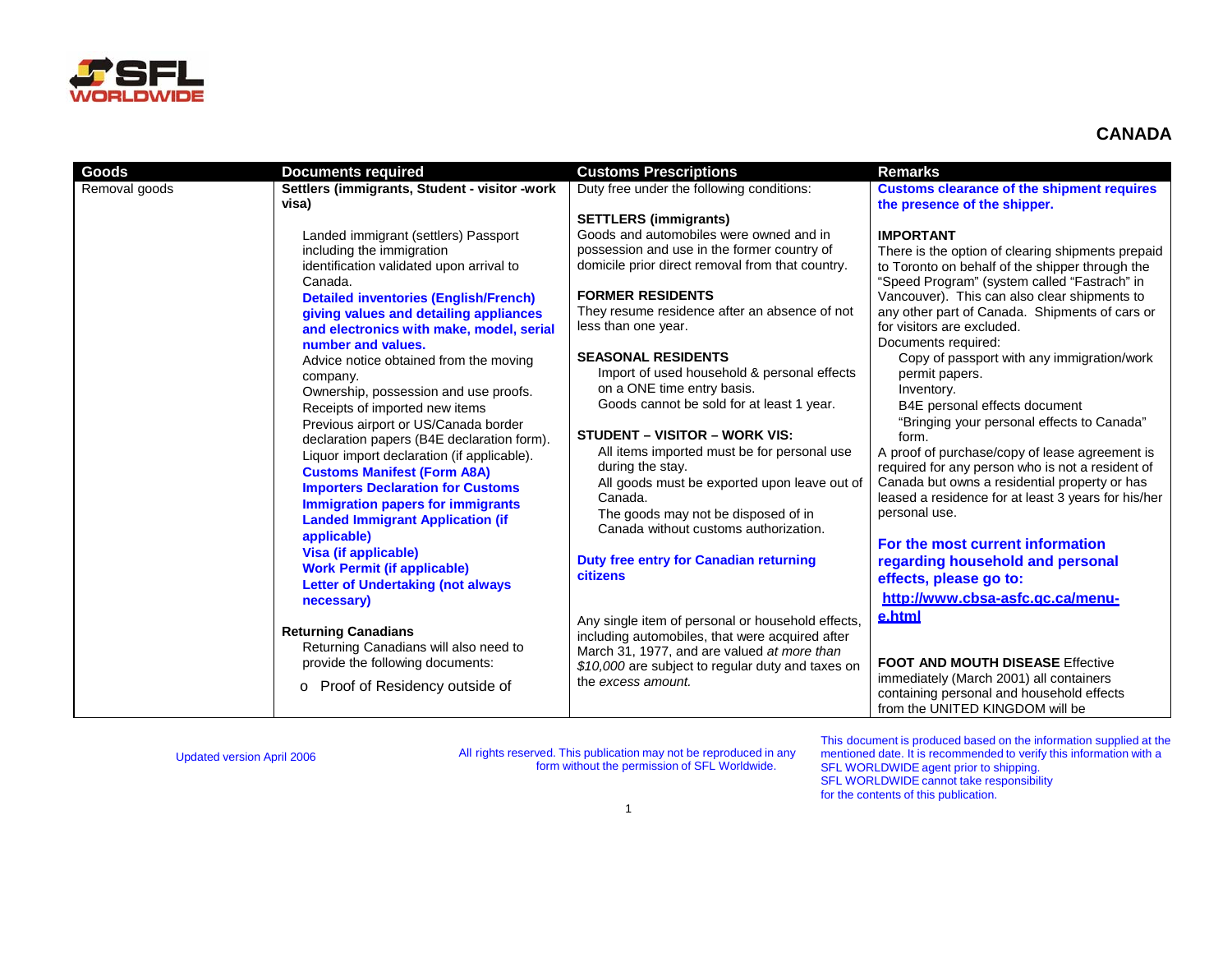

| Goods                                                     | <b>Documents required</b>                                                                                                                                                                                                                                                                                                                                                                                                                         | <b>Customs Prescriptions</b>                                                                                                           | <b>Remarks</b>                                                                                                                                                                                                                                                                                                                                                                                                                                                                                                                                                                                                                         |
|-----------------------------------------------------------|---------------------------------------------------------------------------------------------------------------------------------------------------------------------------------------------------------------------------------------------------------------------------------------------------------------------------------------------------------------------------------------------------------------------------------------------------|----------------------------------------------------------------------------------------------------------------------------------------|----------------------------------------------------------------------------------------------------------------------------------------------------------------------------------------------------------------------------------------------------------------------------------------------------------------------------------------------------------------------------------------------------------------------------------------------------------------------------------------------------------------------------------------------------------------------------------------------------------------------------------------|
|                                                           | Canada<br>Monthly statements, letter from<br>$\circ$<br>employer, rent receipts, Income Tax<br><b>Seasonal Residents</b><br>Passport.<br>Detailed list of all items in English.                                                                                                                                                                                                                                                                   |                                                                                                                                        | subject to a thorough inspection by the Canadian<br>Food Inspection Agency (CFIA).<br>The inspectors will be opening every<br>consignment looking for meat/meat by products<br>or footwear, garden tools, farm/agricultural<br>equipment, etc. Anything which could have dirt<br>on it.<br>If anything shows signs of contamination by the<br>foot-and-mouth disease, the contents will be<br>placed back into the container and the entire<br>load will be sealed and ordered back to the<br>United Kingdom.<br>All charges for the manpower to assist CFIA with<br>the exam, CFIA fees, etc will be for the account<br>of the cargo. |
| Diplomats' removals                                       | Obligation for privilege to be lodged by the                                                                                                                                                                                                                                                                                                                                                                                                      | Duty free entry.                                                                                                                       |                                                                                                                                                                                                                                                                                                                                                                                                                                                                                                                                                                                                                                        |
|                                                           | Canadian Ministry of External Affairs.<br>Passport, inventory, arrival notice.                                                                                                                                                                                                                                                                                                                                                                    |                                                                                                                                        |                                                                                                                                                                                                                                                                                                                                                                                                                                                                                                                                                                                                                                        |
| Wedding trousseaux                                        | Inventory in English or French, Marriage<br>certificate.                                                                                                                                                                                                                                                                                                                                                                                          | Duty free entry.                                                                                                                       |                                                                                                                                                                                                                                                                                                                                                                                                                                                                                                                                                                                                                                        |
| Inheritance                                               | Personal identification.<br>A detailed list of all items (English/French).<br>Advice Notice obtained from the moving<br>company.<br>Copy of the Death Certificate, copy of the<br>will or a letter from the Executor of the<br>Estate stating you are a beneficiary.<br>A signed statement from the donor giving<br>reason for the gift or a statement from the<br>Executor of the Estate. (Gifts could be<br>subject to import duties and taxes) | Duty free entry if the imported items have been<br>owned and used for at least six months prior to<br>entry.                           |                                                                                                                                                                                                                                                                                                                                                                                                                                                                                                                                                                                                                                        |
| New furniture, household<br>items, presents and souvenirs |                                                                                                                                                                                                                                                                                                                                                                                                                                                   | <b>SETTLERS &amp; IMMIGRANTS.</b><br>New furniture and household furniture are liable<br>to payment of customs duties if they have not | Canada Customs require invoices and inventory<br>of new goods.<br>If duty and taxes are paid at time of import, the                                                                                                                                                                                                                                                                                                                                                                                                                                                                                                                    |

Updated version April 2006 All rights reserved. This publication may not be reproduced in any Updated version April 2006 FL Worldwide.

This document is produced based on the information supplied at the mentioned date. It is recommended to verify this information with a SFL WORLDWIDE agent prior to shipping. SFL WORLDWIDE cannot take responsibility for the contents of this publication.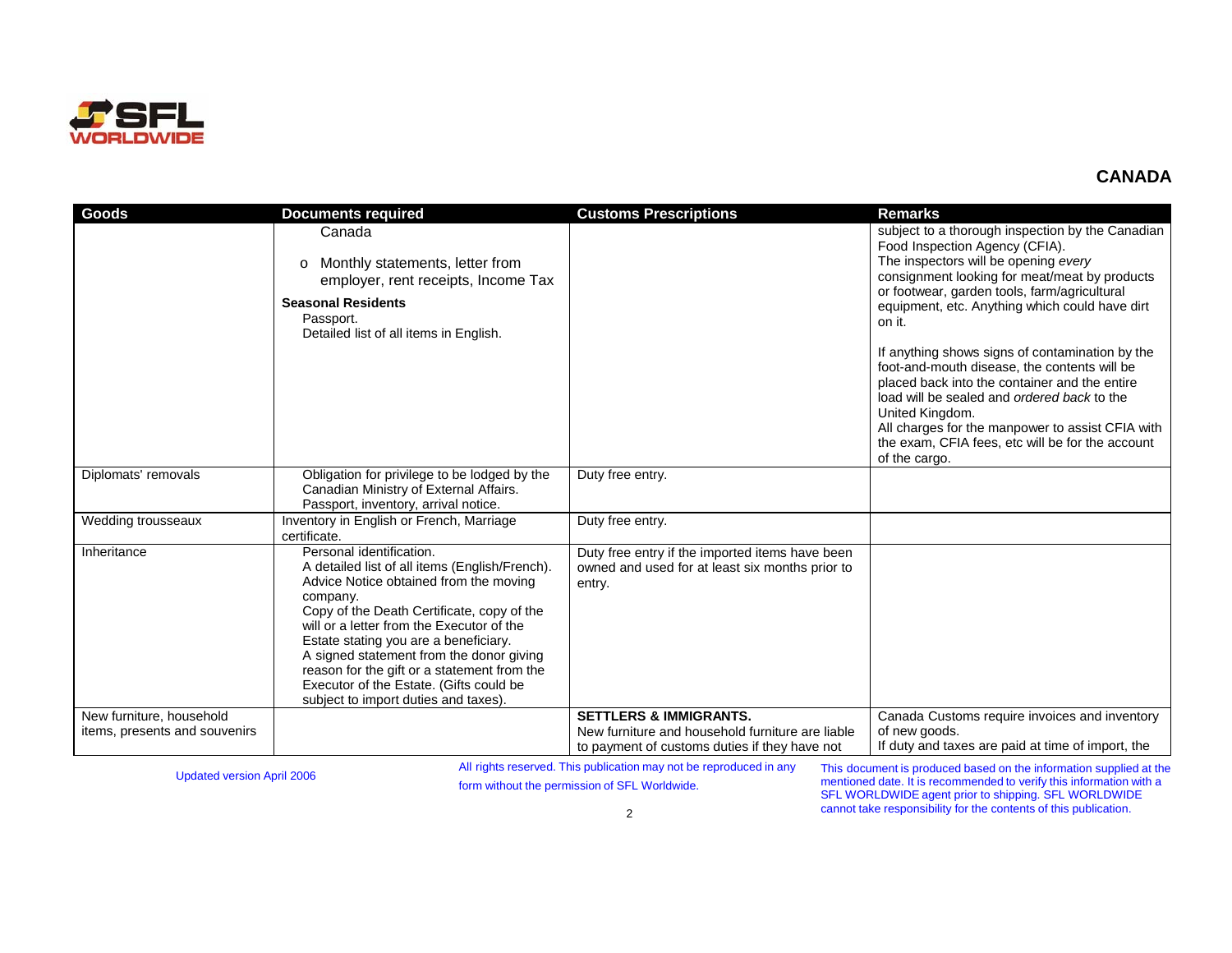

| <b>Goods</b>                                                                                                                                                                                                                                                                                                                                                                                                                         | <b>Documents required</b>                                                                                                                                                                                                                                                                 | <b>Customs Prescriptions</b>                                                                                                                                                                                                                                                                                                                                                                                             | <b>Remarks</b>                                                                                                                                                                                                                                                                                                                                                                                                               |  |
|--------------------------------------------------------------------------------------------------------------------------------------------------------------------------------------------------------------------------------------------------------------------------------------------------------------------------------------------------------------------------------------------------------------------------------------|-------------------------------------------------------------------------------------------------------------------------------------------------------------------------------------------------------------------------------------------------------------------------------------------|--------------------------------------------------------------------------------------------------------------------------------------------------------------------------------------------------------------------------------------------------------------------------------------------------------------------------------------------------------------------------------------------------------------------------|------------------------------------------------------------------------------------------------------------------------------------------------------------------------------------------------------------------------------------------------------------------------------------------------------------------------------------------------------------------------------------------------------------------------------|--|
|                                                                                                                                                                                                                                                                                                                                                                                                                                      |                                                                                                                                                                                                                                                                                           | been in the owner's previous use prior to their<br>arrival to Canada.                                                                                                                                                                                                                                                                                                                                                    | goods may be sold at any time. If the goods are<br>brought in and no duty or taxes are paid, then<br>they cannot be disposed of at any time.                                                                                                                                                                                                                                                                                 |  |
| Works of art, Antiques                                                                                                                                                                                                                                                                                                                                                                                                               | No documents required if part of household<br>effects.                                                                                                                                                                                                                                    | Duty free entry if:<br>Works of art are forming part of a bona fide<br>household removal<br>Articles are over 100 years old.<br>Are not for sale or other disposal.                                                                                                                                                                                                                                                      | Antiques and works or art imported into Canada<br>for resale, are subject to different regulations.                                                                                                                                                                                                                                                                                                                          |  |
| Motor vehicles                                                                                                                                                                                                                                                                                                                                                                                                                       | Passport.<br>Proof of ownership and previous registration<br>Insurance documents to be presented at<br>time of clearing.<br>The car must comply to Canadian<br>Standards<br>All vehicles will be inspected by the<br>Canadian Agricultural Inspection Agency<br>upon arrival into Canada. | Motor vehicles imported into Canada cannot be<br>licensed in Canada unless they have been<br>cleared through Canada Customs. Used or<br>second-hand vehicles of other than current-year<br>manufacture are generally prohibited from<br>importation into Canada. However, there are<br>some exceptions to these rules, please be aware<br>of the laws governing vehicle importation to<br>avoid delays and difficulties. | Shippers with cars still have to attend Customs<br>in person.<br>Should you require more detailed information,<br>please contact: Transport Canada Vehicle<br>Importation 13 <sup>th</sup> Floor Canada building, 344<br>Slater Street, Ottawa, Ontario, K1A 0N5 -<br>Canada 1-613-998-2508.<br>For more details on importing a Vehicle<br>into Canada, please go to:<br>http://tc.gc.ca/roadsafety/importation/m<br>enu.htm |  |
| Liquor and cigarettes                                                                                                                                                                                                                                                                                                                                                                                                                | Import declaration must be obtained from the<br>local Provincial Liquor Control Board.                                                                                                                                                                                                    | Duties are payable                                                                                                                                                                                                                                                                                                                                                                                                       | Duties will be assessed against valuations<br>calculated by the Provincial Liquor Board levies<br>and Canada Customs tariff.<br>In excess of 320 oz. a permit is required prior to<br>importation from the Provincial Liquor Board<br>where the liquor is to be imported.                                                                                                                                                    |  |
| Firearms                                                                                                                                                                                                                                                                                                                                                                                                                             | Detailed list (serial no, - type/calibre - model<br>- brand).<br>Copies of licenses.                                                                                                                                                                                                      | All firearms coming into Canada are taken for<br>detailed inspection and could be refused entry.                                                                                                                                                                                                                                                                                                                         | Do not ship firearms - check with Canadian<br>Authorities first. In most cases an import-export<br>license must be obtained before transport. When<br>shipping firearms load them last in the container,<br>and/or advise their location in the lift van.<br>Remove firing pins before shipping.                                                                                                                             |  |
| <b>Updated version April 2006</b><br>All rights reserved. This publication may not be reproduced<br>This document is produced based on the information supplied at the<br>$\mathcal{L}$ and $\mathcal{L}$ are contributing the state of $\mathcal{L}$ and $\mathcal{L}$ and $\mathcal{L}$ and $\mathcal{L}$ and $\mathcal{L}$ and $\mathcal{L}$<br>وسيكمش والملقاء وكاسماء المقالم والمستوصو ومستوصف المارا والمقتولة المتوسع القيما |                                                                                                                                                                                                                                                                                           |                                                                                                                                                                                                                                                                                                                                                                                                                          |                                                                                                                                                                                                                                                                                                                                                                                                                              |  |

in any form without the permission of SFL Worldwide.

mentioned date. It is recommended to verify this information with a SFL WORLDWIDE agent prior to shipping. SFL WORLDWIDE cannot take responsibility for the contents of this publication.